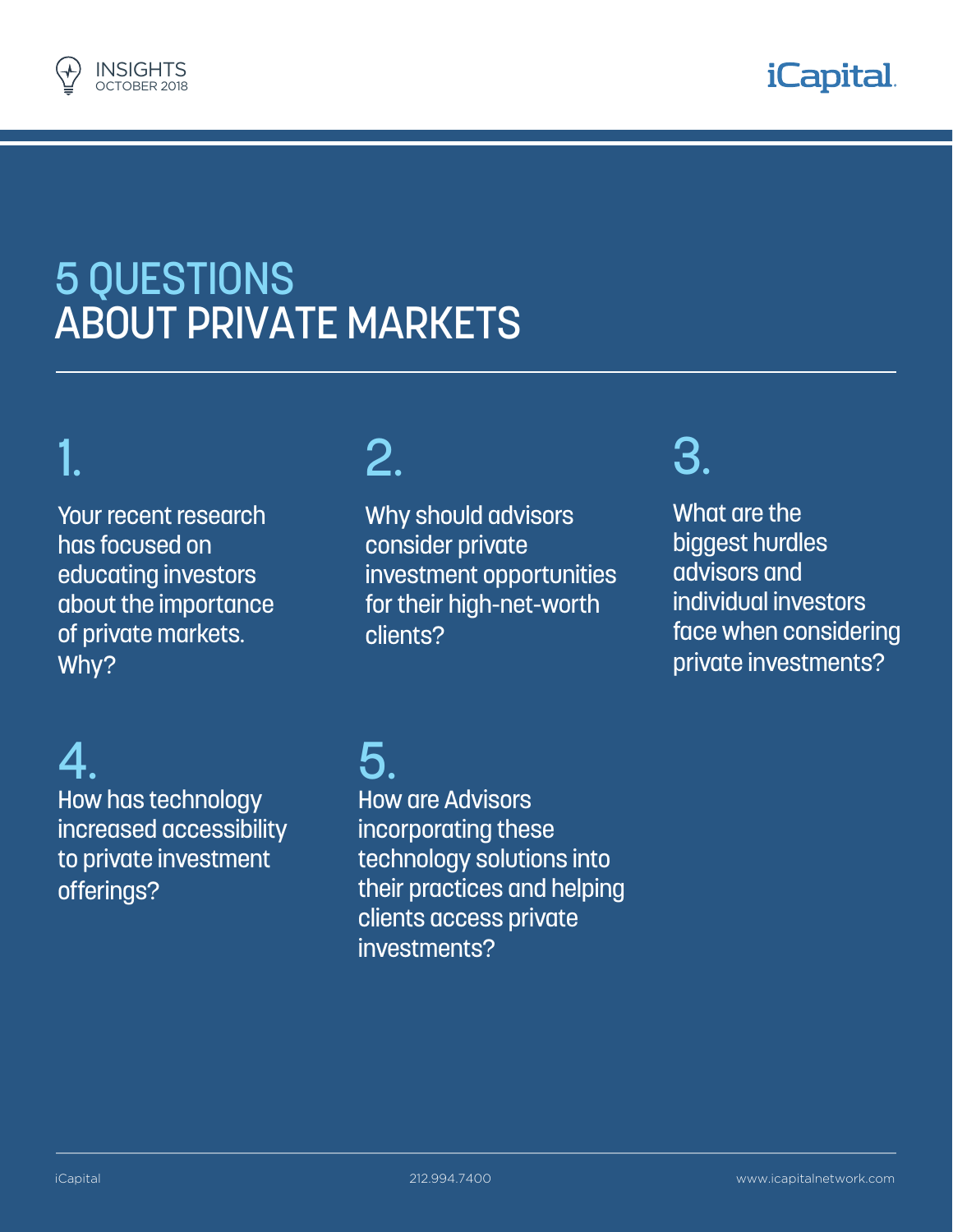On September 25, 2018, Nick Veronis, Co-founder and Managing Partner at iCapital presented Understanding the Importance of Private Markets at FA Magazine's 9th annual Inside Alternatives & Asset Allocation conference. The following Q&A was published in FA Magazine shortly after the event.

#### 1: Your recent research has focused on educating investors about the importance of private markets. Why?

Over the last 20 years, the number of publicly listed U.S. companies has nearly halved. Companies are staying private longer and, by the time they IPO, most of their growth seems to be behind them. This is important for investors to understand. There is mounting research which suggests that much of the equity value in some of the world's most successful, and often disruptive businesses is being created prior to an IPO, leaving most individual investors unable to participate in the vast majority of the upside. And, not only are young, fast-growing companies avoiding public markets, but public companies are also showing an increased tendency to delist from public exchanges to focus on long-term goals. One of the most highprofile examples of this is Dell, the technology giant that was taken private in 2013 after spending 25 years as a publicly-traded company.

### 2: Why should advisors consider private investment opportunities for their high-net-worth clients?

There is a growing misalignment between investors' long-term goals – typically holding most of their wealth in 401(k) plans and IRAs – and the short-term goals of the public companies in which they primarily invest. Warren Buffet, Jamie Dimon, and others have been drawing attention to "short-termism" recently – or the heightened importance that board members, executives, shareholders, and the media place on short-term profits. I believe it's becoming increasingly important for investors to find ways to gain exposure to private businesses attempting to buck this trend. For example, one of the inherent benefits of the illiquid nature of private equity is that the investor

is placing the decision of when to sell in the hands of experienced private equity managers, thereby preventing individuals from selling investments at the wrong time under adverse market conditions. In other words, the private equity model forces individual investors to adopt a "buy and hold" discipline.

### 3: What are the biggest hurdles advisors and individual investors face when considering private investments?

Beyond the traditionally complex investment process, the main obstacles have historically been a general lack of education about the kinds of investments that are available, including understanding characteristics like liquidity or how a specific investment may fit into an investors' overall investment strategy. This is followed closely by a lack of access to high-quality investment offerings and limited resources to properly conduct due diligence and monitor investments.

#### 4: How has technology increased accessibility to private investment offerings?

Like in most other industries these days, technology is a game-changer. It's updating old processes and legacy infrastructure from front- to back-office and improving access and transparency as well as helping to reduce costs for all market participants (including helping to reduce investment minimums for investors). It's also making it easier for investors to educate themselves about potential investments and to conduct due diligence. This is true for all kinds of traditional alternative investments – private equity, private credit, and hedge funds.

#### 5: How are Advisors incorporating these technology solutions into their practices and helping clients access private investments?

From the advisor perspective, acting as a fiduciary is not just about selecting the cheapest products available, but actually working with clients to meet their financial goals. New platforms like iCapital are designed specifically to streamline the process of finding, researching, and investing in alternative investments as clients increasingly look for newer